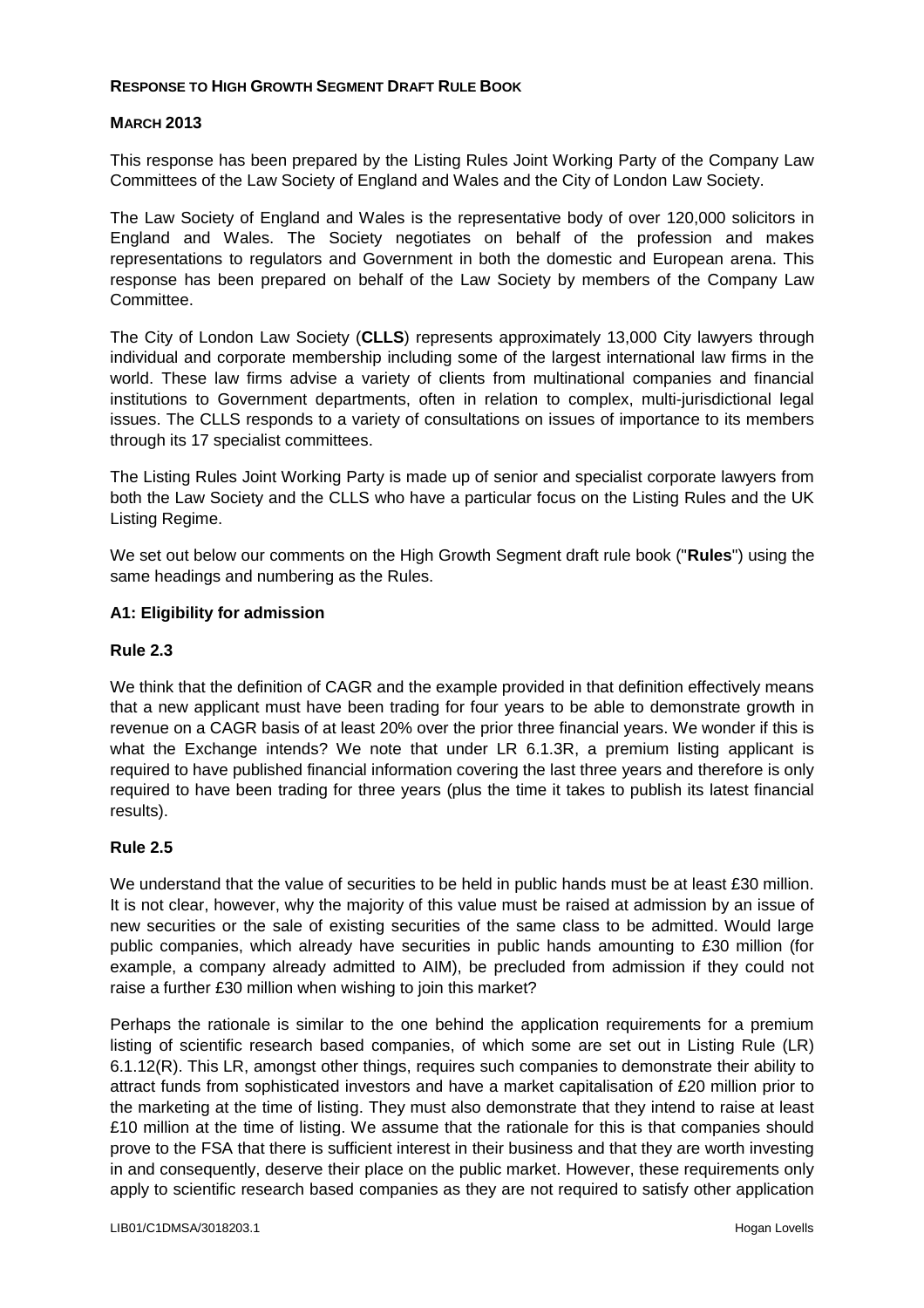requirements, such as the requirement to publish three year historical financials representing 75% of the new applicant's business, or to demonstrate that they control the majority of their assets or have done so for at least three years.

New applicants to the High Growth Segment however, are required to demonstrate that they control the majority of their assets and are also required to demonstrate high growth in revenue of at least 20% annualised over the prior three financial years – as well as raise £30 million at admission, which is higher than the £10 million required for scientific research companies seeking a premium listing – although that appears to be required to be in the form of new shares, whereas the sale of existing shares is an alternative under the proposed rules. This could be perceived as a barrier to enter this market amongst high growth companies that have sufficient funding for their current requirements. Consequently, it would be helpful if the Exchange could explain why the minimum amount to be raised at admission is set at this level and whether there is scope for reducing this threshold?

# **Rule 2.6**

Please could the Exchange provide some guidance as to what is meant by a "sufficient number" in respect of the required number of registered holders of securities to be admitted to provide an orderly market in the securities following admission?

On a related point, Rule B1,11 carves out Rule 2.6 from the continuing eligibility requirements. We assume that, where there is not a sufficient number of registered holders of securities to provide an orderly market post admission, pursuant to Admission & Disclosure Standard Rule 3.16, the Exchange would suspend trading of securities where it believes that its ability to ensure the orderly operation of markets has been jeopardised?

Furthermore, whilst there are requirements for securities on the Main Market to be transferable and freely negotiable under the Admission and Disclosure Standards, we suggest that the Rules should also include an express requirement that securities must be freely transferable (as is similarly provided for in the LRs and the AIM Rules).

# **Rule 3.1**

We query the appropriateness of the prescribed statement in Rule 3.1 that the admission to the High Growth Segment "….*is primarily intended for high growth companies*". Whilst applicants must demonstrate high growth in order to be eligible for the market, this does not mean that they will continue to grow once admitted, and so this section of the statement could be misleading. Consequently, we suggest that these words are omitted and the first section of the statement reads:

"*Admission to the High Growth Segment of the Main Market of the London Stock Exchange is intended for companies which are likely to have a lower proportion of securities in public hands at admission than companies admitted to the Official List……*"

### **Rule 3.2**

We understand that the High Growth Segment is designed to be a 'stepping-stone' for companies who wish to obtain a premium listing in the future. The Exchange requires applicants to evidence this intention by making a non-binding indicative statement in the prospectus.

Please could the Exchange confirm what, if anything, is required if a company decides that it no longer wishes to obtain a premium listing following its admission. For example, if the market becomes successful, the company may decide that there is no benefit in seeking a premium listing. The company may wish to announce that it no longer wishes to pursue a premium listing,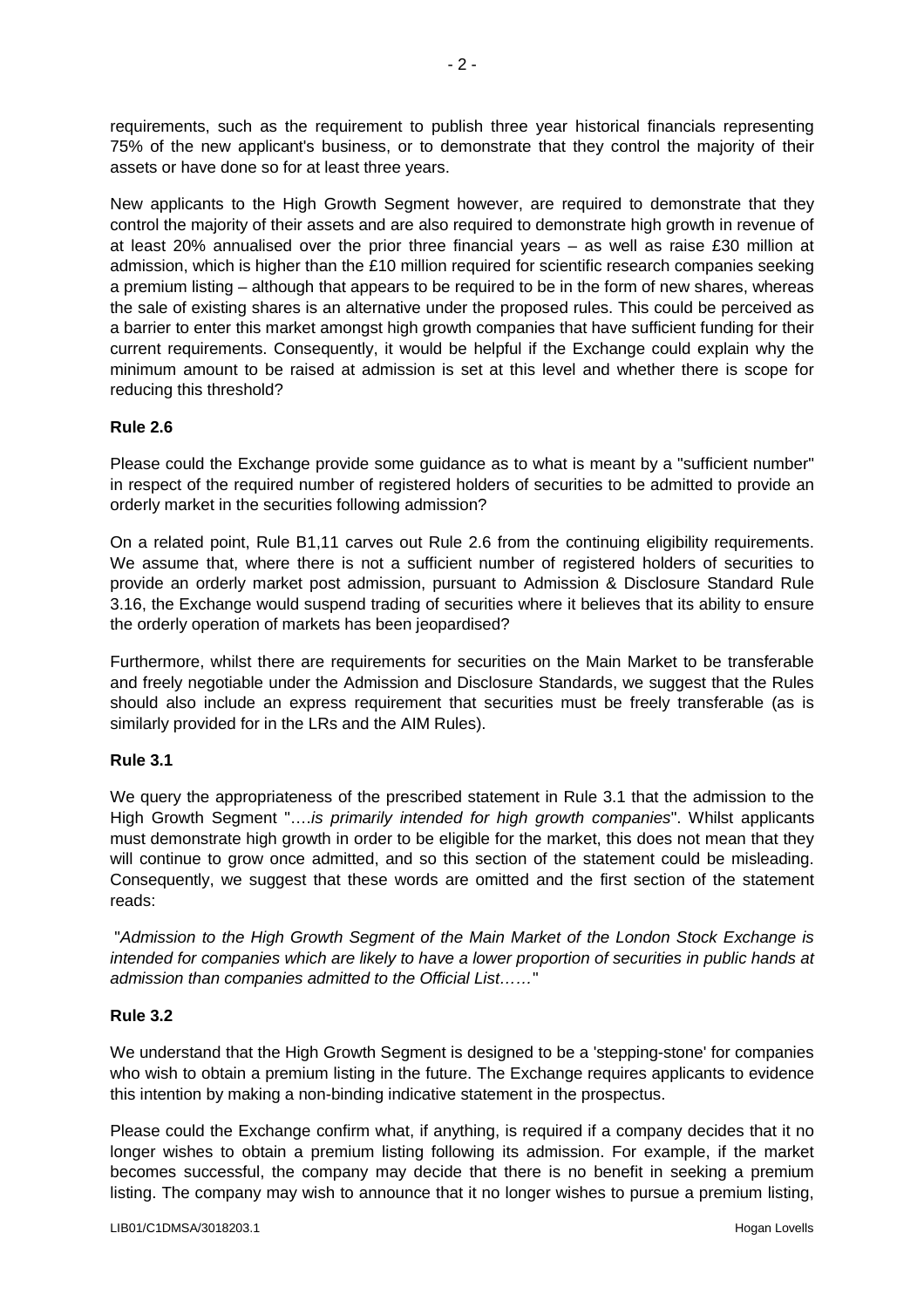given its statement at the time of admission but will there be any other implications flowing from the change of mind?

Could the Exchange give guidance on, or prescribe the form of, the statement to be made?

We also note that Rule 3.2 does not require the new applicant to state its intention to list on the premium segment of the Official List but simply on the "Official List" and therefore, we assume that an intention to list on the standard segment would be sufficient. Does this assumption reflect the Exchange's view?

### **A2: Procedure for Admission**

### **Rule 6.2**

We suggest Rule 6.2 be amended so that a Key Adviser is also able to submit the admission application documents to the Exchange on the Issuer's behalf. We suggest that the Rule is amended as follows:

"*an Issuer, or a Key Adviser on its behalf, must submit to the Exchange at least two business days before the Exchange is to consider the application for admission….*"

#### **B1: Continuing eligibility requirements**

#### **Rule 12.3**

Could the Exchange confirm that it will not require an Issuer to be under an obligation to provide information which is subject to legal privilege, on the basis that it is not "*reasonable*" to do so? Section 413 of the Financial Services and Markets Act 2001 provides that a person may not be required to produce legally privileged information under the Act. Whilst information may not be requested by the Exchange under this Act, it would be helpful if the Exchange would confirm that it will adopt the same approach to information requested to be provided under this Rule.

#### **B3: Notifiable Transactions**

#### **Rule 16**

Footnote 4 to Rule 16 states that the "*principles*" of Listing Rules 10.2.4 to 10.2.9R should be regarded as guidance when assessing whether a transaction is notifiable. We query whether there is any significance in the reference to the principles, rather than the LRs themselves.

On a separate point, as certain of the Rules refer Issuers or Key Advisers to specific LRs as guidance, can we assume that Issuers and Key Advisers are also able to rely on (as guidance) the UKLA Technical and Procedural Notes in respect of the relevant LRs? If that is the case, perhaps this could be specified somewhere in the Rules?

#### **B5: Reverse takeovers and B6: Cancellation of admission**

#### **Rules 26 and 33**

There appears to be some confusion in the Rules on the procedure required to effect a reverse takeover. Where an Issuer wishes to undertake a reverse takeover, Rule 26 provides that it will need to apply for a cancellation of admission at, or prior to, the point at which the reverse takeover takes effect. Rule 26 further provides that Section B9 of the Rules deals with the cancellation of shares, including the need for shareholder consent, and that completion of the reverse takeover "*must be conditional upon the obtaining of such shareholder consent*".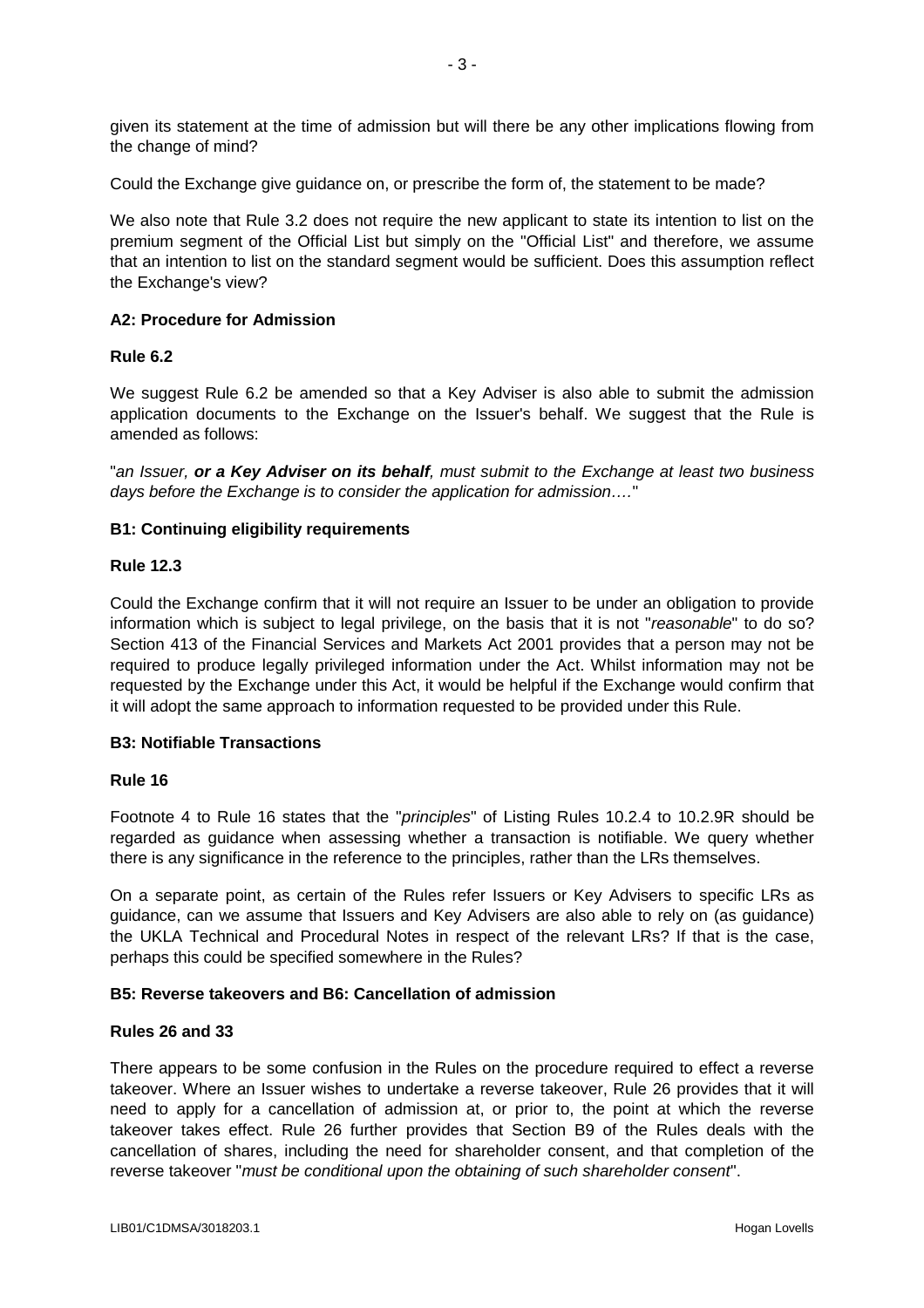Section B9 states in Rule 33, that an Issuer that wishes to cancel its admission of securities "*(including in relation to a reverse takeover)*" must obtain at a general meeting the prior approval of a resolution for the *cancellation* of not less than 75% of its shareholders.

There are two issues here. First, the Rules provide that the completion of the reverse takeover is conditional upon "such shareholder consent" which is provided for in B9. This appears to mean that a reverse takeover requires the approval of a majority of no less than 75% of shareholders – which is higher than the simple majority required under the LRs (LRs 5.6.3 and 10.5.1) and the AIM Rules (AIM Rule 14). We do not believe that it is logical for a higher threshold of approval to apply to this market, as compared to both the premium listing segment and the less regulated AIM market.

Secondly, once a reverse takeover has been approved by its shareholders, LR 5.6.19G provides that the FSA will generally seek a cancellation of the issuer's listing when it completes the reverse takeover, subject to specific circumstances. Furthermore, AIM Rule 14 provides that once shareholder approval has been obtained in relation to the reverse takeover, the AIM securities will be cancelled.

We do not understand the rationale in B9 for providing that shareholder approval must be sought in relation to a cancellation of shares, "*including in relation to a reverse takeover*". Once the issuer has obtained shareholder approval of the reverse takeover, it should be for the relevant competent authority, in this case, the Exchange, to require the cancellation of the securities.

Consequently, we suggest that Rule 26 is amended to read:

"*Any agreement to effect a reverse takeover must be conditional on the consent of a majority of the Issuer's shareholders given in general meeting. Where shareholder approval is given for the reverse takeover, the Exchange will cancel the admission of the securities of the Issuer*."

We would also suggest that in the first line of Rule 33, the words "*(including in relation to a reverse takeover)*" be deleted.

### **B6: Requirement for notifications to a RIS**

### **Rule 30.1**

Rule 30.1 provides that an Issuer must notify an RIS without delay of, amongst other things, the appointment of a new director. Please could the Exchange confirm whether the "*usual biographical information about such director as might be found in a prospectus*" requires full disclosure of the information required to be disclosed by paragraph 14.1 of Annex 1 of the Prospectus Directive Regulation.

### **Rule 30.4**

There is a typo at the end of the Rule 30.4. The word "*shares*" should be deleted from the end of the Rule.

### **B8: Corporate governance**

### **Rule 32**

We have no strong objection to this proposal but, in line with the recent movement to de-clutter annual reports, we suggest that it should be open to issuers to cross refer to the relevant information on their website which is required to be disclosed under Rule 31.10.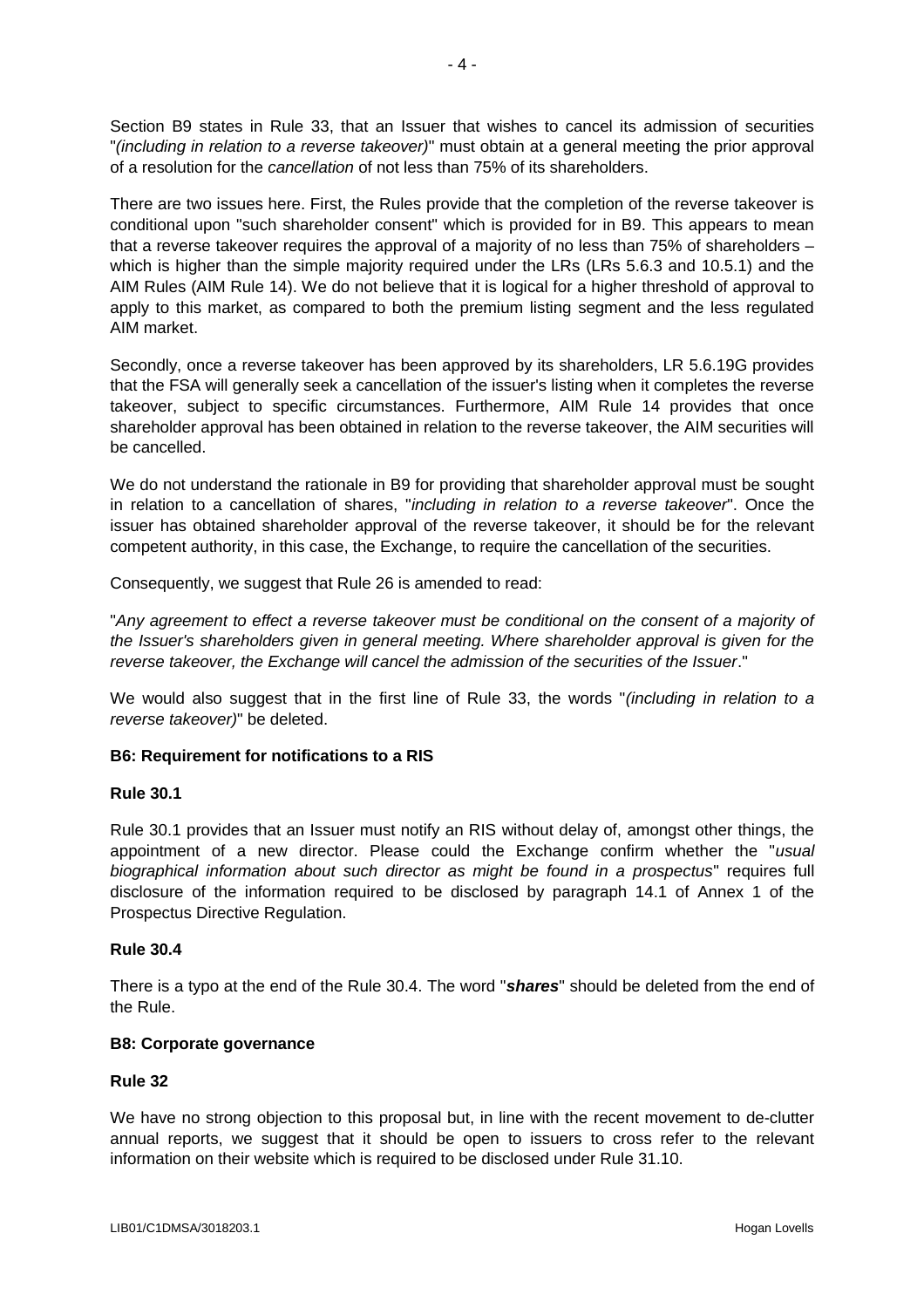Furthermore, in relation to Rule 32.3.2, the Exchange may wish to insert a footnote with a cross reference to the Financial Reporting Council's latest guidance (February 2012) on what constitutes an adequate explanation under the 'comply or explain' approach.

# **Rule 34.3**

We suggest that Rule 34.3 is amended to reflect the recent changes to LR 5.2.12R which extends the exemption from the requirements for the cancellation of shares to include insolvency events which do not involve court approved events. We note that LR 5.2.12R is referred to as quidance but it would be more appropriate for the insolvency events to be set out in the body of the Rules.

As a general point, we suggest that if footnotes contain important points regarding the application of the Rules, or as in this case, refer to Listing Rules which should also apply to this segment, we suggest that it may be appropriate for such points to be included in the body of the Rules or noted as formal technical guidance, rather than as footnotes.

### **Annex 2 – Notifiable transactions**

In relation to supplementary notifications, an Issuer is required to notify an RIS as soon as possible if it becomes aware of a significant change or new matter since the first notification of the transaction. We suggest that it is made clear that this obligation expires on completion of the relevant transaction.

# **Annex 3 – Key Advisers**

# **Rule 12**

This Rule provides that a Key Adviser is not permitted to delegate any of its functions or permit another person to perform those functions. It may be the case, however, that certain banks have structured their operations across their group which may require certain functions of a Key Adviser to be delegated to certain of its group companies. We suggest that the Rule is amended to allow for group companies to carry out delegated functions, provided that such companies have been notified to the Exchange as part of the process to be approved as a Key Adviser.

### **Rule 32.5**

There is a typo in Rule 32.5. The Rule should be amended to read:

"*the Key Adviser, or any of its employees or staff performing the Key Adviser role, ………..*"

### **Glossary**

### "*group*"

We suggest that the definition would be clearer if it is amended as follows:

"*a person's group of companies being its subsidiary undertakings, its parent undertakings and any other subsidiary undertakings of its parent undertakings"*.

### "*Key Adviser service*"

The definition provides that a "Key Adviser service" is a service relating to a matter referred to in Rule 4 that a Key Adviser provides or is requested or appointed to provide. Rule 4 provides that an Issuer must appoint a Key Adviser in relation to admission. The footnote to this Rule states that "*the role of the Key Adviser after admission is to advise the Issuer only and the Key Adviser will not owe duties to the Exchange in relation to such advice*".